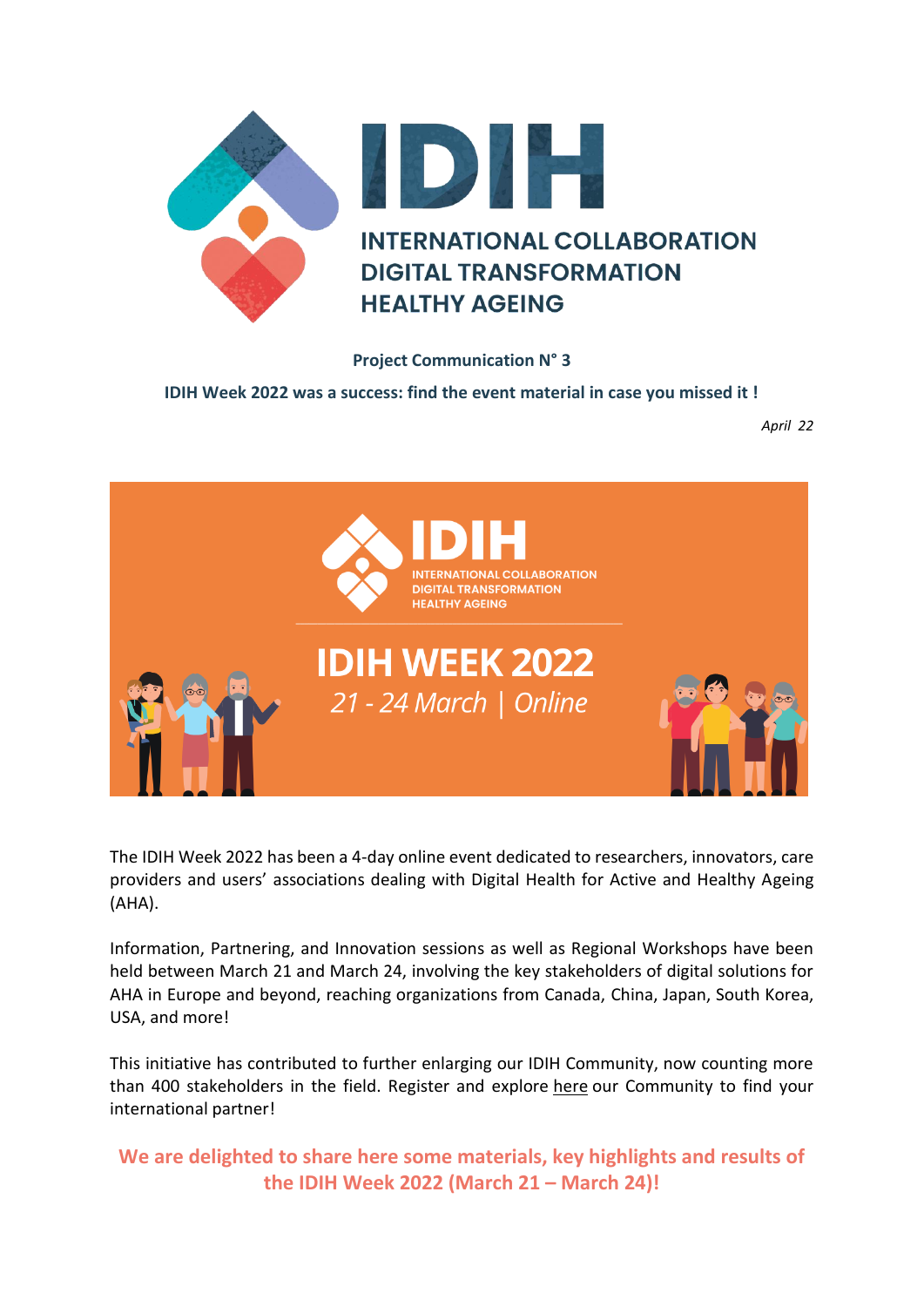



*Info Day | March 21, 2022*

An occasion to explore the findings of the [IDIH Digital Health Transformation](https://idih-global.eu/expert-groups/)  [Forum](https://idih-global.eu/expert-groups/), discover the IDIH products and get aware of the project's progress towards its sustainability. Some highlights on current opportunities for

international cooperation in the field of Digital Health for Active and Healthy Ageing (AHA) have been also presented.

**The full presentation material is available [here.](https://idih-global.eu/wp-content/uploads/2022/03/Info-Day_presentations.pdf)**

**Replay of the session is available [here.](https://youtu.be/fmlkmQ1LUrY)**



*US Regional Workshop | March 21, 2022*

This Workshop intended to explore the **impacts of COVID-19 on Active and Healthy Ageing (AHA),** with a special focus on Independent and Connected Living where there have been surges in innovation while progress has stalled

as resources are shifted. Thanks to different perspectives, such as those of start-ups, investors, and the patients themselves, the workshop aimed to survey a broader range of the relevant R&I landscape in the United States. In particular, by taking into consideration the findings of the [IDIH Digital Health Transformation Forum,](https://idih-global.eu/expert-groups/) around the areas of *Data Governance, Digital Inclusion, Interoperability-by-design,* a Panel Discussion reflected on how they might be impacted in a post-COVID 19 scenario.

**The full presentation material is available [here.](https://idih-global.eu/wp-content/uploads/2022/04/US-Regional-Workshop-PPT-Priorities-for-Notes-formatted.pdf)**

**Replay of the session is available [here.](https://youtu.be/8_WlRXmlXXA)**



*Partnering Days | March 22 & 23, 2022*

Partnering Days were dedicated to the presentation – through a short pitch – of ongoing projects (for results dissemination/exploitation purposes), new project ideas and expertise offers/requests by the organizations working in the

field of Digital Health for AHA. Sessions were respectively dedicated to Asian and American audiences.

**The full presentation material presented during Day 1 is available [here.](https://idih-global.eu/wp-content/uploads/2022/04/Partnering-Day-1_presentations.pdf) Material presented during Day 2 is available [here.](https://idih-global.eu/wp-content/uploads/2022/04/Partnering-Day-2.pdf)**

**Replay of Partnering Day 1 available [here.](https://youtu.be/3LNguiaHDuE)**

**Replay of Partnering Day 2 available [here.](https://youtu.be/nGGDrFckNMM)**